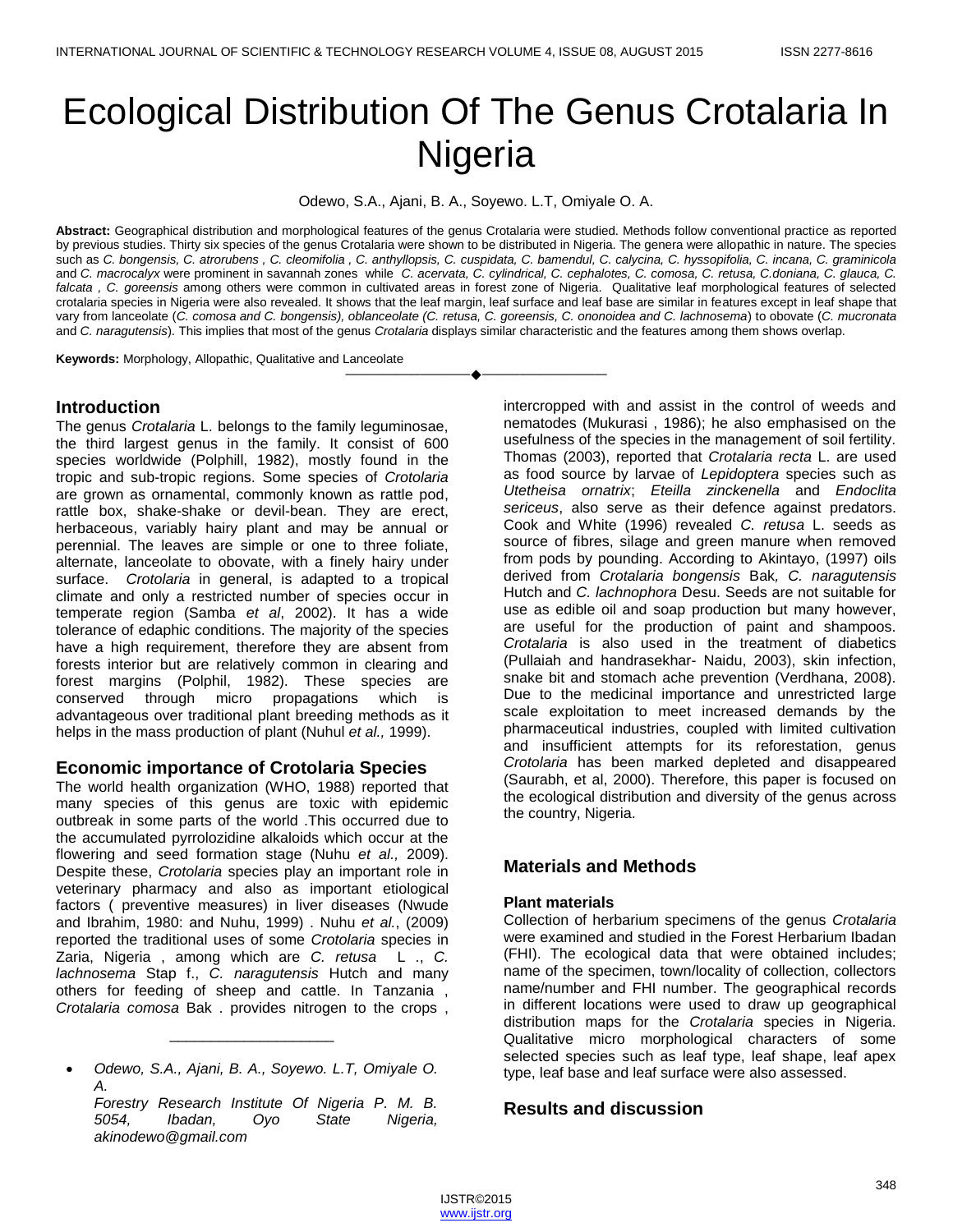

*Fig 1: Map showing the distribution of the genus Crotolaria in Nigeria*

#### *KEYS*

*C. acervata C. atrorubens C. glauca C. falcate C harmsiana C.incana C.mucronata C. ochroleuca*  $C.$  *ononoides C. bamendul C. Bongensis C. cylindrical C.cleomifolia C. anthyllopsis C. cuspidata C. cylindrocarpa C. bamendul C. cephalotes C. calycina C.comosa C.confusa C.doniana C. goreensis C.graminicola C. lachnophora C. lanchnosema C. ledermannii C. macrocalyx C. naragutensis C. obovata C. spectabilis C. senegalensis C. vogeli C.juncea*

| C. atrorubens   |
|-----------------|
| C. falcate      |
| C.incana        |
| C. ochroleuca   |
| C. retusa       |
| C. Bongensis    |
| C.cleomifolia   |
| C. cuspidata    |
| C. bamendul     |
| C. calycina     |
| C.confusa       |
| C. goreensis    |
| C. lachnophora  |
| C. ledermannii  |
| C. naragutensi: |
| C. spectabilis  |
| C. vogeli       |
|                 |

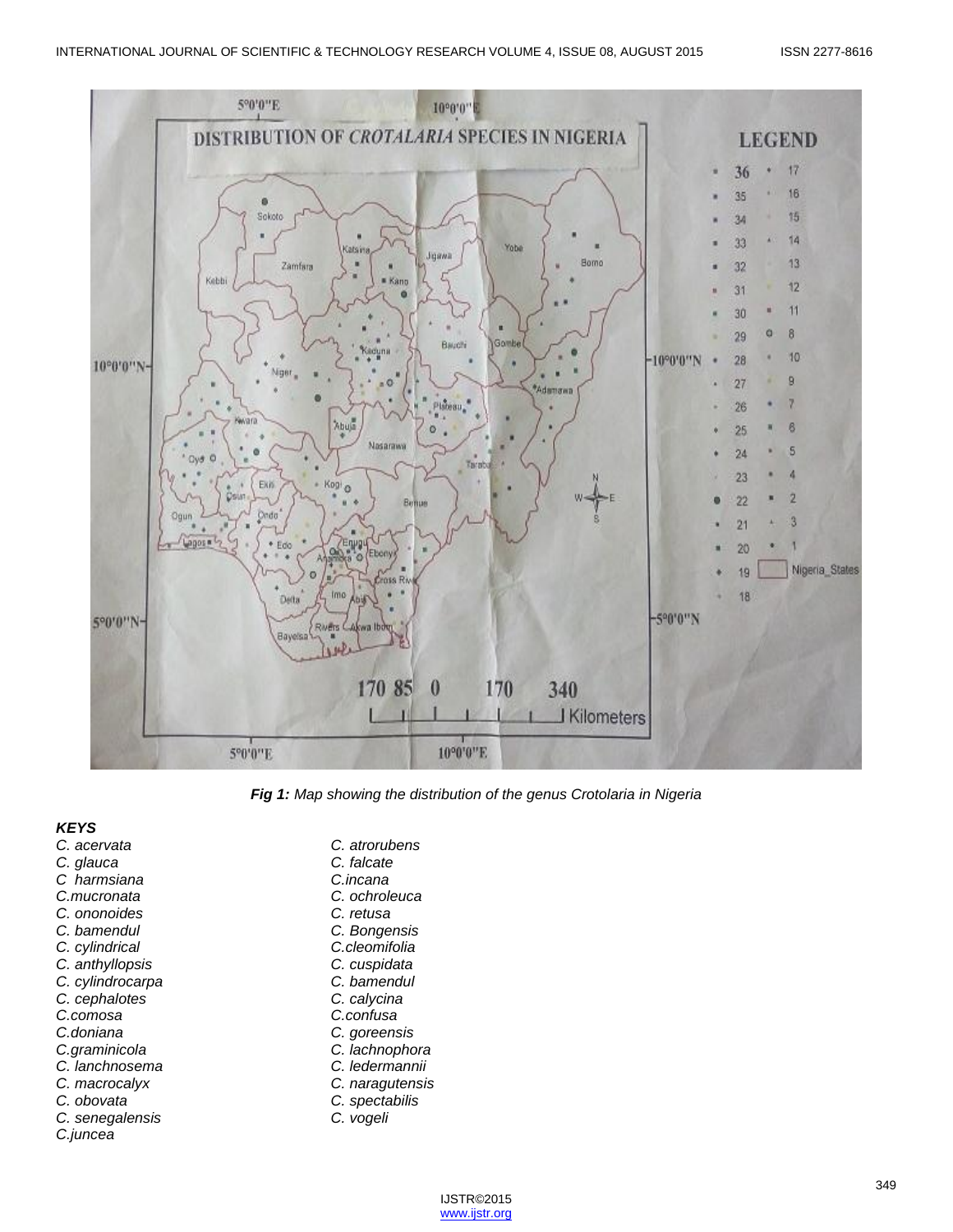| Taxa                            | <b>Town and locality</b>                                                                                                                                                                                | <b>Collectors</b><br>name/number                                                                                                                                                                             | <b>FHI number</b>                                                                                        |
|---------------------------------|---------------------------------------------------------------------------------------------------------------------------------------------------------------------------------------------------------|--------------------------------------------------------------------------------------------------------------------------------------------------------------------------------------------------------------|----------------------------------------------------------------------------------------------------------|
| C. acervata Bak.F.              | <b>Cross River</b><br>Mambila hill area                                                                                                                                                                 | Gbile / 29<br>Latilo/ 45                                                                                                                                                                                     | 102146<br>77361                                                                                          |
| C. bamendul Hepper              | Manbila / P/hortcort<br>Ntugi farmland                                                                                                                                                                  | Latilo                                                                                                                                                                                                       | 77401                                                                                                    |
| C. bongensis Bak.F.             | Bauchi<br>Manbila<br>Gashaka Game Reserve<br>Gasaka forest Reserve                                                                                                                                      | Gbile, Olorunfemi<br>and<br>Emwiogbo/1029<br>OlorunfemiEkwuno / 56<br>Latilo/2                                                                                                                               | 64603<br>56945<br>76995<br>77291                                                                         |
| C. atrorubens Hochst Ex. Benth. | Manbila/ forest farm land<br>area<br>Kano<br>Gombe<br>Gongola / Yola<br>Kastina<br>Adamawa<br>Enugu<br>Cross River/ Obudu<br>Borno / Konduga<br>Kaduna/<br><b>Brinin</b><br>Gwari/Gashaka<br>Ondo / Oka | /Gbile<br>Ekwene<br>and<br>Daramola<br>Latilo<br>Daramola<br>D. Clayton<br>Latilo<br>Daramola<br>J.A<br>$\sqrt{2}$<br>Emwiogbon<br>Ariwaodo<br>Fagbemi / Ekwuno<br>Soladoye/Ekwuno/Ihe<br>Latilo<br>Daramola | 77000<br>63638<br>63466<br>89997<br>41890<br>63489<br>72391<br>99446<br>93811<br>84416<br>73591<br>90147 |
| C. cylindrical Pa. D.C          | Niger<br>Onisha                                                                                                                                                                                         | Oguntayo, Oyayomi<br>A. P. D. Joues                                                                                                                                                                          | 79994<br>625                                                                                             |
| C. cleomifolia Bak.             | Kaduna / Afaka<br>Gongola<br>Jos                                                                                                                                                                        | Oyayomi,<br>Fagbemi,<br>Onijamowo<br>Ekwuno                                                                                                                                                                  | 81214<br>93229<br>1182                                                                                   |
| C. anthyllopsis Welw.           | Bauchi<br>Zaria                                                                                                                                                                                         | M.G.latilo                                                                                                                                                                                                   | 13127<br>37987                                                                                           |
| C.cuspidata Taub.               | Kaduna<br>Igbetti<br>Kaduna                                                                                                                                                                             | Jackson<br>G.geerling<br>Daramola<br>H.D onyeachusim<br>Daramola                                                                                                                                             | 54364<br>4597<br>3343<br>57205<br>61821                                                                  |
| C.cylindrocarpa D.C             | Kaba/isanlu<br>Mopo<br>Kwara<br>Anambra<br>Okeogun/ oyo<br>Bebdel/Edo                                                                                                                                   | M.G Latilo<br>Latilo and Eimujeze<br>Ariwodo<br>D.P slew<br>James Adejimi                                                                                                                                    | 61328<br>65649<br>89018<br>55633<br>82547                                                                |
| C.bamendul Hepper               | Manbila/Jos                                                                                                                                                                                             | Latilo                                                                                                                                                                                                       | 77401                                                                                                    |
| C.cephalotes Steud.             | Bornu/Mungunu<br>Niger/ Abuja<br>Kwara/ lokaja<br>Platu/ Jos<br>Ilorin/ Kwara<br>Zaria/Igabi                                                                                                            | Ekwuno/Fagbemi<br>Gbile<br>Daramola<br>Fagbemi<br>D.P slew<br>Latilo                                                                                                                                         | 93874<br>80051<br>90179<br>79935<br>60740<br>45493                                                       |
| C. calycina Schrank             | Niger/ Abuja<br>Zaria/kaduna<br>Kwara/Borgu                                                                                                                                                             | Olorunfemi<br>J.R catarrh<br>Latilo/Fagbemi                                                                                                                                                                  | 54993<br>35203<br>70597                                                                                  |
| C. comosa Bak                   | Zaria/<br>Amara<br>F.R<br>kangini<br>Kwara<br>Plateu/northside<br>of<br>forest school Jos<br>Kaba/Kogi<br>Oyo/ Okeogun<br>cattle                                                                        | Olorunfemi<br>Latilo<br>Latilo/45<br>Latilo<br>Latilo<br>R.H. Brown/63<br>Ekwena/237                                                                                                                         | 24361<br>65609<br>40731<br>61344<br>55632<br>57319<br>93123                                              |

| Table 1: Lists of the genus Crotalaria found in Nigeria. |  |  |  |
|----------------------------------------------------------|--|--|--|
|----------------------------------------------------------|--|--|--|

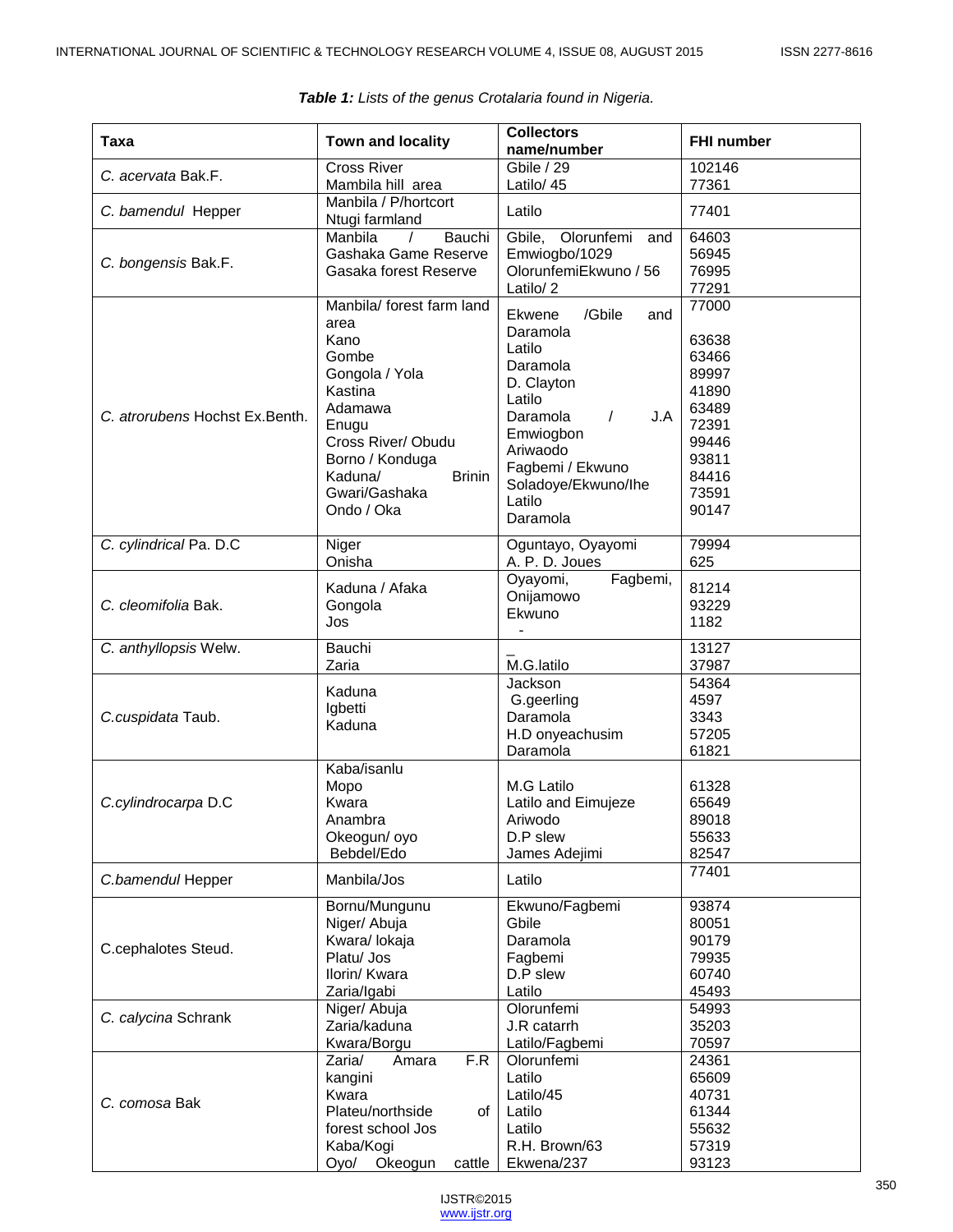|                                     | reserve<br>Jos /jos water works<br>Gongola/jenbu<br>Niger/Cattle ranch plot<br>mokwa                                                                                                                                                                                                  | Oguntayo, fagbemi<br>and<br>Oyayomi/33                                                                                                                                          | 80006                                                                         |
|-------------------------------------|---------------------------------------------------------------------------------------------------------------------------------------------------------------------------------------------------------------------------------------------------------------------------------------|---------------------------------------------------------------------------------------------------------------------------------------------------------------------------------|-------------------------------------------------------------------------------|
| C. confuse Hepper                   | Niger/ Agaie<br>Kwara<br>Ilorin/borgu kanji<br>Kano/Daura<br>Congula/Yola<br>Borgu game reserve<br>Sokoto                                                                                                                                                                             | Oguntayo, fagbemi<br>Soladayo/Daramola<br>H.D. Onyeachusin and<br>Binuyo<br>Daramola<br>Odewo<br>Afolayan<br>Latilo                                                             | 80106<br>86068<br>58103<br>61378<br>96888<br>25423<br>43803                   |
| C.doniana Backer                    | Ondo/Akure<br>Oyo/Ibadan<br>Zaria/Jermila                                                                                                                                                                                                                                             | Olorunfemi<br>Olorunfemi                                                                                                                                                        | 91946<br>23966<br>55652                                                       |
| C. glauca Willd                     | Asaba/Enugu<br>Cross-river/Ogbudu<br>Kaduna/Zaria<br>Plateu/Jos                                                                                                                                                                                                                       | Zamierowski<br>Daramola<br>Soladayo, Ekwuno<br>Olorunfemi                                                                                                                       | 57589<br>37985<br>83382<br>56942                                              |
| C.falcata Vahl.ex DC.               | Lagos/Badagry<br>Oshun/ljebu<br>Crossriver/Akassa<br>Zaria/Kore village                                                                                                                                                                                                               | Daramola<br>D.P.shifild<br>Adebusuyi<br>Daramola                                                                                                                                | 82378<br>54344<br>58690<br>78750                                              |
| C.hyssopifolia Kwtzch               | Kaduna<br>Niger                                                                                                                                                                                                                                                                       | Soladoye<br>Ekwuno and Ihe                                                                                                                                                      | 83628<br>79724                                                                |
| C. incana L.sub Sp.                 | Gongolla<br>Mambila Jos                                                                                                                                                                                                                                                               | Odewo<br>Ekwuno                                                                                                                                                                 | 97383<br>77029                                                                |
| Pwpuiascens(Lam)<br>Mi/<br>ne/Redh  | Cross rivers                                                                                                                                                                                                                                                                          | Gbile/ daramola                                                                                                                                                                 | 94110                                                                         |
| C. juncea                           | Ibadan/Oyo                                                                                                                                                                                                                                                                            | Daramola                                                                                                                                                                        | 24145                                                                         |
| C.graminicola Taub.ex Bak.          | Zaria<br>Bornu<br>Bauchi<br>Niger/ Abuja                                                                                                                                                                                                                                              | R.G.lowe<br>Onochie<br>Daramola and P.Wit<br>Gbile                                                                                                                              | 48411<br>38454<br>38454<br>80050                                              |
| C.lachnophora Hochst and A.<br>Rich | Oyo/ Shaki<br>Plateau<br>Gongolla/Gembu<br>Mambila /Plateau<br>Gongola<br>Oyo                                                                                                                                                                                                         | Sofoluwe<br>R.W.S keay<br>Daramola<br>Daramola<br>D.P Shilied                                                                                                                   | 38185<br>21022<br>86156<br>46063<br>85587<br>44437                            |
| C. lanchnosema Stapf.               | Zaria / anara N.A Forest<br>Reserve<br>Jos/ Jos water works<br>Gongola/ Jembu<br>Niger/ Cattle ranch plot<br>mokwa<br>Bauchi/ Darazo grazing<br>research<br>Anambra/ Nsuka? Olido<br>Mambila/<br>maisamari<br>glaa land<br>Kaduna / Nimbi Forest<br>reserve<br>Osun/ igbajo community | Latilo<br>R.H. Brown/63<br>Ekwuno/337<br>Oguntayo, Fagbemi and<br>Oyayomi/33<br>Mogaji/201<br>Ariwaodo/190<br>Latilo/73<br>Oguntayo, Fagbemi and<br>Onijaimowo/386<br>Latilo/77 | 37978<br>57319<br>93123<br>80006<br>17988<br>90823<br>77362<br>80126<br>05714 |
| C. ledermanni Bark.F                | Mambilla<br>Jos                                                                                                                                                                                                                                                                       | Ekwuno<br>Daramola                                                                                                                                                              | 77162<br>46841                                                                |
| C. macrocalyx Benth                 | Niger<br>Zaria<br>Bornu/ Xerwa                                                                                                                                                                                                                                                        | Lowe<br>Daramola                                                                                                                                                                | 23467<br>42688<br>45540                                                       |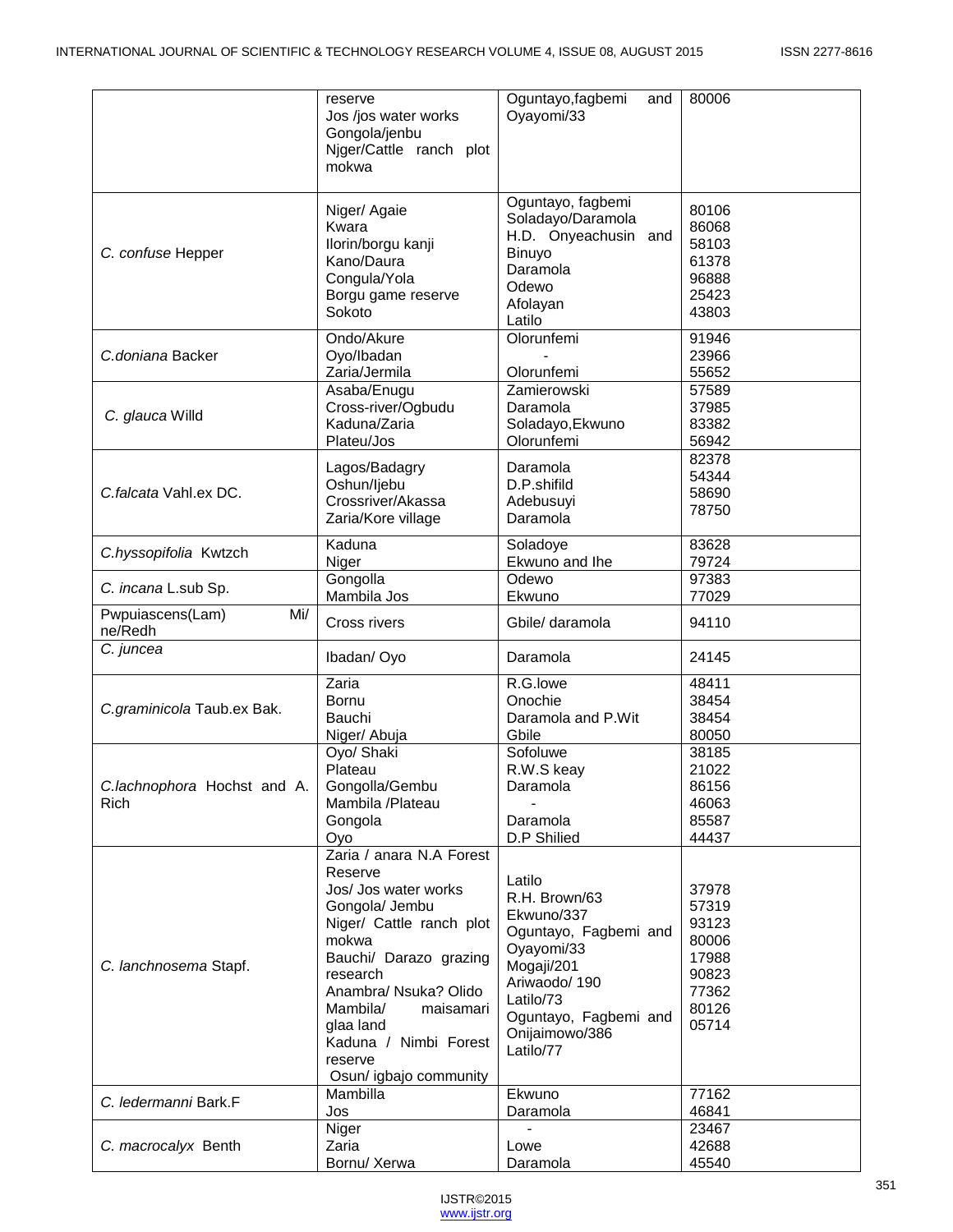| Bauchi<br>Kwara<br>Adamawa   |                                                                                                                                                                                                                                                                          | Adedeji, Ibhanesebor<br>Ekwuno                                                                                                                                                                                                                       | 37146<br>100935<br>34368                                                                        |
|------------------------------|--------------------------------------------------------------------------------------------------------------------------------------------------------------------------------------------------------------------------------------------------------------------------|------------------------------------------------------------------------------------------------------------------------------------------------------------------------------------------------------------------------------------------------------|-------------------------------------------------------------------------------------------------|
|                              | Oyo                                                                                                                                                                                                                                                                      | Jackson/69                                                                                                                                                                                                                                           | 19183                                                                                           |
| C. mucronata Desu.           | Kwara<br>Zaria<br><b>Nsuka</b><br>Oban/ Cross river<br><b>Cross River</b><br>Bauchi<br>Ogun/ Abeokuta<br>Gongola                                                                                                                                                         | Jonathan<br>Gbile and Daramola/74<br>Okafor/ Emiogbon<br>Latilo/Daramola<br>Onijamowo<br>and<br>Ibhanesebor<br>Osanyin<br>lusi/ Emwinogbon 265/77<br>Emwinogbon<br>Onochie<br>Daramola and Ohaeri                                                    | 80115<br>76929<br>72257<br>72257<br>71847<br>87227<br>65390<br>35982<br>98975                   |
| C.naragutensis Hutch         | Abu/ Zaria<br>Katsina<br>Borno<br>Kaduna<br>Plateau<br>Lagos/ Badagry<br>Bornu/ Yarwa<br>Rivers<br>Kano<br>Sokoto<br>Plateau                                                                                                                                             | Latilo<br>Soladoye, Ekwuno<br>and<br><b>Ihe</b><br>Soladayo, Ekwuno<br>and<br><b>Ihe</b><br>Olorunfemi,<br>Binuyo,<br>Babayemi<br>Fagbemi, Osanyinusi<br>Musa<br>Gbile and Daramola<br><b>Jackson</b><br>Latilo<br>Gbile                             | 79570<br>43771<br>83792<br>84418<br>94369<br>94915<br>23005<br>93042<br>52640<br>62793<br>77041 |
| C. ochroleuca G.Don.         | Anambra/ Nsuka<br>Calabar<br><b>Bendel</b><br>Oyo<br>Kabba/ Kotonkarfi<br>Zaria                                                                                                                                                                                          | Ariwaodo<br>Ariwodo<br>Fagbemi/ Osanyinlusi<br>D.P shild<br>Daramola<br>Daramola                                                                                                                                                                     | 89048<br>100502<br>87761<br>55625<br>61271<br>54368                                             |
| C. ononoides Benth           | Enugu/ Miori ocha<br>Bendel/Benin/Okomu<br>Jos/Nguroje<br>Zaria/ Bot.garden Abu<br>Kwara/ Lokoja<br>Calabar/Akpabuyo                                                                                                                                                     | Daramola<br>Ekwuno/Fagbemi<br>andOsanlusi/57<br>Ibhanesbhor/159<br>Ohaeri/ 1183<br>Chopma                                                                                                                                                            | 55153<br>55153<br>88982<br>77814<br>102018<br>31328                                             |
| C.obovata S. dru.            | Ikoyi/ Lagos                                                                                                                                                                                                                                                             | Ikoyi/ Lagos                                                                                                                                                                                                                                         | 18842                                                                                           |
| C.recta ex A.Rich            | Plateau                                                                                                                                                                                                                                                                  |                                                                                                                                                                                                                                                      | 70895                                                                                           |
| C. retusa Linn               | Kabba/Kotonkartiu<br>Adejena road<br>Umuahia/afara<br>Umuahia Rain Forest<br>River/<br>Cross<br>Ogoja-<br><b>IKOm</b> road<br>OndO/kao<br>Kwara/ lokoja<br>Ajaokuta-Okena<br>road<br>side<br>Ogun/Ilara<br>Oyo/ Iwo-Ibadan road<br>Anambra/ Nsuka<br>Bendel/ Owan<br>Oyo | Daramola and Binuyo/<br>455<br>Ariwodo/271<br>Osanyinlusi,<br>Emwiogbon/ 57/77<br>Daramola and Binuyo/28<br>Daramola/87<br>Oyayomi<br>and<br>Osanyinlusi/2<br>Odewo,<br>Adedeji<br>and<br>Osanyinlusi/57<br>Ariwaodo/79<br>Odewo and Oni<br>Tanajong | 61286<br>73220<br>87019<br>1106<br>90196<br>82915<br>101811<br>90803<br>78981<br>16789          |
| C. Spectabilis Roth          | Ibadan                                                                                                                                                                                                                                                                   | Gbile                                                                                                                                                                                                                                                | 73310                                                                                           |
| C. Senegalensis (Pers) Bacle | Oyo/Ibadan                                                                                                                                                                                                                                                               | Jackson                                                                                                                                                                                                                                              | 77548                                                                                           |

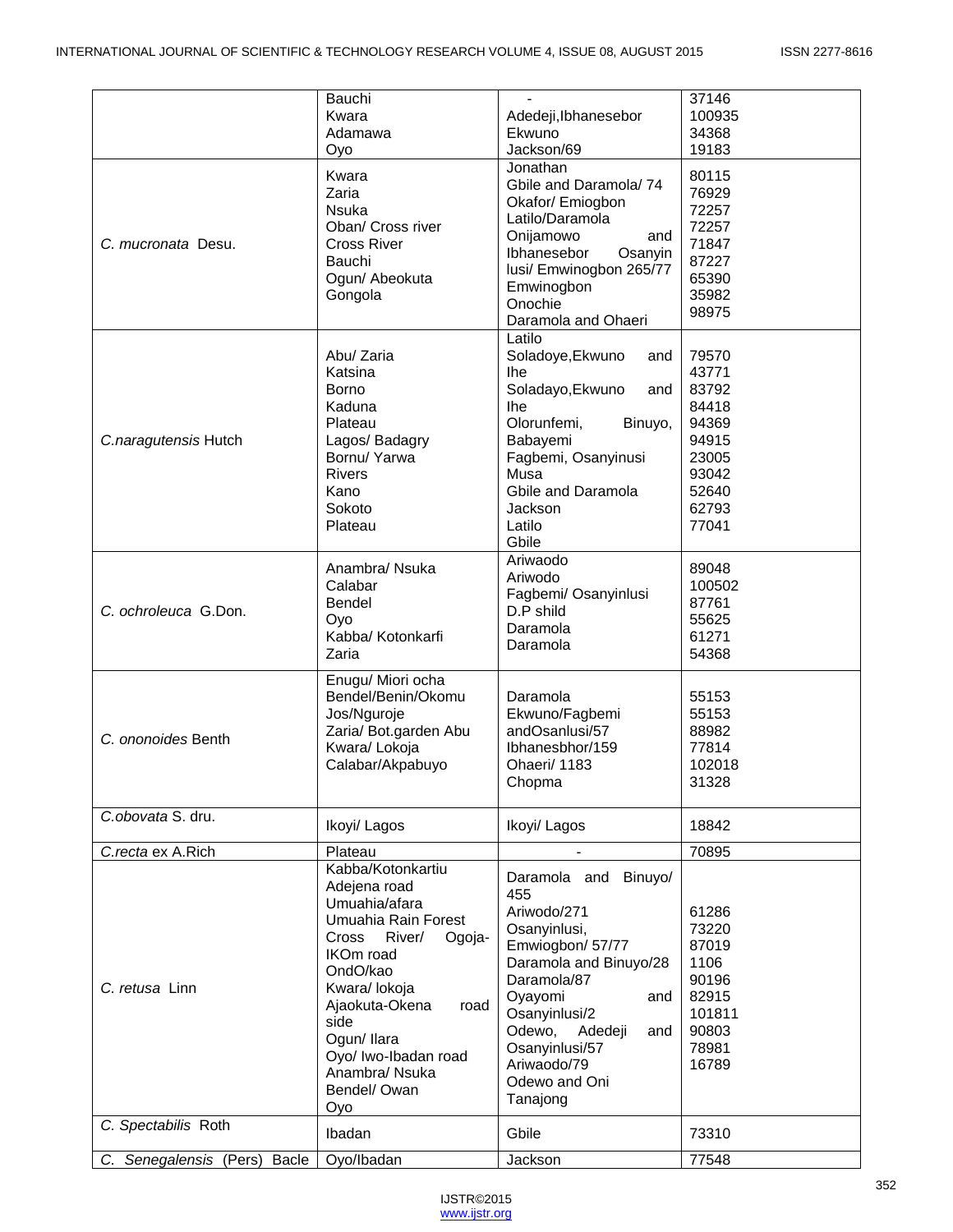| ex DC.          | Kastina<br>Borno/Maiduguri<br>Zaria                        | Musa and Daggash<br>Daramola<br>Latilo                                     | 35010<br>63680<br>72880                  |
|-----------------|------------------------------------------------------------|----------------------------------------------------------------------------|------------------------------------------|
|                 | Oyo/Igbetti                                                | C. Geerling                                                                | 46369                                    |
| C. vogeli Benth | Onitsha<br>Enugu<br>Kabba<br>Ogun /Egbado<br>Kwara /llorin | A.P.D Tower<br>Emwiogbon<br>Boston<br>Ekwuuno<br>Eimonjeze<br>M.C. Ejiofor | 5893<br>66587<br>52790<br>68090<br>19824 |

*Table 2: Qualitative leaf morphological features of selected crotalaria species in Nigeria*

| <b>Species</b> | Leaf apex     | Leaf margin | Leaf shape   | Leaf surface | Leaf base |
|----------------|---------------|-------------|--------------|--------------|-----------|
| C.retusa       | Retusa/obtuse | Entire      | Oblanceolate | Glabrous     | Cuneate   |
| C. goreensis   | Obtuse        | Entire      | Oblanceolate | Glabrous     | Cuneate   |
| C.bongensis    | Obtuse        | Entire      | Lanceolate   | Glabrous     | Cuneate   |
| C.mucronata    | Acute         | Entire      | Obovate      | Glabrous     | Cuneate   |
| C.ononoideas   | Obtuse        | Entire      | Oblanceolate | Glabrous     | Cuneate   |
| C. lancnosema  | Obtuse        | Entire      | Oblanceolate | Glabrous     | Cuneate   |
| C.naragutensis | Sub-acute     | Entire      | Obovate      | Glabrous     | Cuneate   |
| C.comosa       | Obtuse        | Entire      | Lanceolate   | Glabrous     | Cuneate   |

Table 1 and figure 1 shows the list of the genus *Crotolaria* present in Nigeria. It is observed that most of the *crotalaria* species are found in all parts of Nigeria, usually in most places and cultivated on open areas. The study reveals that *C. cleomifolia, C. anthyllopsis, C. hyssopifolia, C. graminicola, C.ledearmamii and C.recta* are commonly found in Northern parts of Nigeria (Kaduna, Gongola, Bauchi, Niger, Bornu and Jos ) while species such as *C.spectabilis*, *C. juncea*, *C.obovata* are commonly found in South western parts of Nigeria ( Lagos, and Oyo) . However, *crotalaria* species like, C. cylindrocarpa, C. cylindrica, *C. retusa, C. nagutensis, C. micronata, C. ononoidea, C. ochroleuca, C. macrocalyx, C. lanchrosema, C.lacnophora, C. incana, C. glauca, C. goreensis, C. falcata, C.atrorubens, and C. bongensis* are mostly dominated in all ecological zones of Nigeria. Other species such as *C. cephalote, C. comosa, C. calycina, C. confusa, C. doniana and C. senegalensis* are said to be sympatric. Generally, it is observed that most of the genus *crotolaria* are found in waste places, cultivated and open forest areas in the country Sofowora,(1993), Nuhu *et al*,(2000) and Samba *et al*, (2002) that most of these plants are found in savannah and derived savannah while few were found in an open forest areas in Nigeria





*Plate 1: Photograph of Crotalaria retusa Plate 2: Photograph of Crotalaria lachnosema*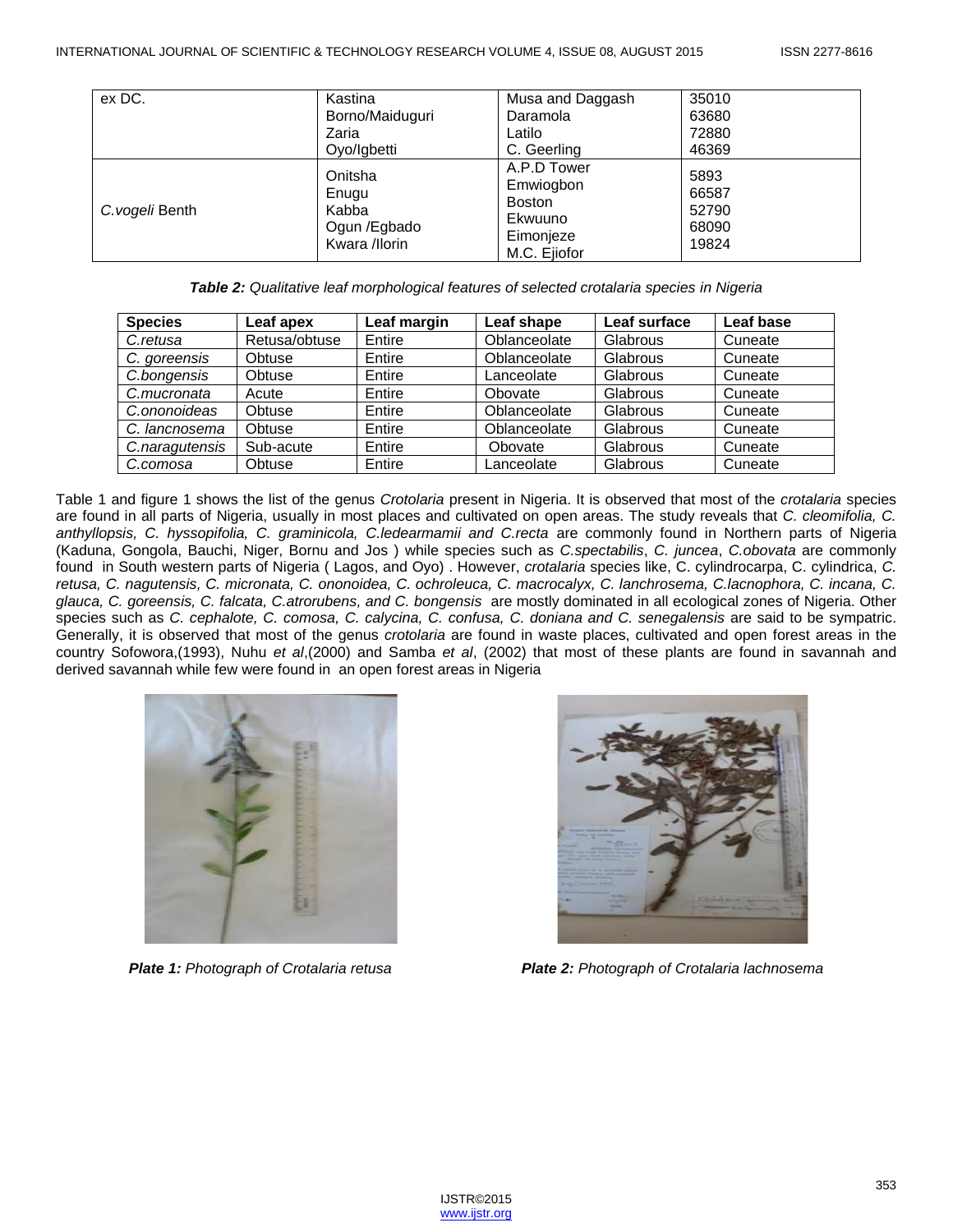

*Plate 3: Photograph of Crotalaria mucronata*

Table 2 indicates qualitative leaf morphological features of selected *crotalaria* species. The selected species are *C. retusa, C. gorensis, C. bongensis, C. mucropnata, C. ononoidea, C. lachnosema, C. naragutensis* and *C. comosa*. The leaf apexes of the species studied are similar except in *C. mucronata* and *C. naragutensis* that are subacute and acute. The leaf margin, leaf surface and leaf base are similar in features except in leaf shape that vary from lanceolate (*C. comosa* and *C. bongensis*), oblanceolate (*C. retusa, C. goreensis, C. ononoidea* and *C. lachnosema*) to obovate (*C. mucronata* and *C. naragutensis*). This implies that most of the genus *Crotalaria* displays a similar characteristic and the features shown among them do overlap. Stace (1965) reported that the leaf characters of the species are most varied anatomical and morphological features in angiosperm.

## **Conclusion**

The genus *Crotalaria* is distributed throughout the ecological zones in Nigeria. Besides, their availability occurs in all the states of the country. They could be found in savanna and open forest areas usually waste places, cultivated and an open areas, species such as *C. cephalote, C. comosa, C. calycina, C. confusa, C. doniana and C. senegalensis* are allopatric in nature. The leaf margin , leaf apexes, leaf surface and leaf base of the species show a similar characteristic except in leaf shape that vary from lanceolate to obovate.

## **References**

- [1] E.T.Akintayo, Chemical composition physitochemical properties of fluted pumking (Teifaria occidentalis) seed and seed oil. R. Vista Italian sos tanze Grasse, 1997. 74: 13-16p.
- [2] C. G.Cook and G. A.White, Crotalaria juices:A potential multipurpose fiber crop in J. Janic (ed). Fast and accurate phylogeny reconstruction alogorithms based on the minimum-evolution principle 1996, J. Computation Biol.9.687-705p.
- [3] N.J.Mukurasi, Agricultural attributes of Crotalaria zanzibaries, UgoleAgric Centre, Mbeya 6Tanzania, 1986. Journal of Agricultural Research vol. 47 no 2, 617-625p.
- [4] H.Nuhu. Pharmacognostic evaluation and toxicity studies of three Crotalaria species (Leguminosae). Ph.D Thesis. Dept. of Pharmacognosy and Drug Development, 1999. Ahmadu Bello University, Zaria 40p.
- [5] H.Nuhu, M.Shock, , E.M.Abdurahman and N.D.G.Ibrahim. Alkaloida composition and toxicity studies of three Nigerian Crotalaria species. 2000. Nigeria Journal of Natural Products and Medicine 4(1). 40p.
- [6] Nwude and M.A.Ibrahim. Plants used in traditional veterinary practice in Nigeria. 1980. J. vet. Pharmacol. 3: 281 – 272p.
- [7] R.M.Polhill. Crotalaria in African and Madagascar. Royal Botanic Gardens kew . 89. 1982.
- [8] T.C.Pullaiah, and N.K.Chandrasukha. Antidiabetic plants in in India and herbal based research;Edl, 2008. regency publication, New Delhi:125p.
- [9] R.T.Samba, S.N.Sylla, M.Neyra, M.Eueye, B.Dreyfus, and I.Ndoye. Biological Nitrogen fixation inCrotalaria species estimated using the isotype dilution method 2002. African Journal of Biotechnology 1(2): 17-22p
- [10] C.Saurabh, F.Sunita, S.B. Virendra, and K.SAshok. Bioprocess consideration for production of secondary metabolites by plant cell suspension culture 2000. In Biotechnology and bio process Engineering,7:138-149p.
- [11]A.Sofowora. Medicinal plants and traditional medicine in Africa 2<sup>nd</sup> Edition, 2000. Spectrum Boo ltd. 387-390p.
- [12] C.A.Stace. The taxonomic importance of leaf surface current concept of plant taxonomy 1965. Bulletin of British Museum (Natural History) Botany 4:3-78p.
- [13] E. Thomas. For the love of insects. 2003. Belknap Press ISBN 978-0-674-01827-3. 324p.